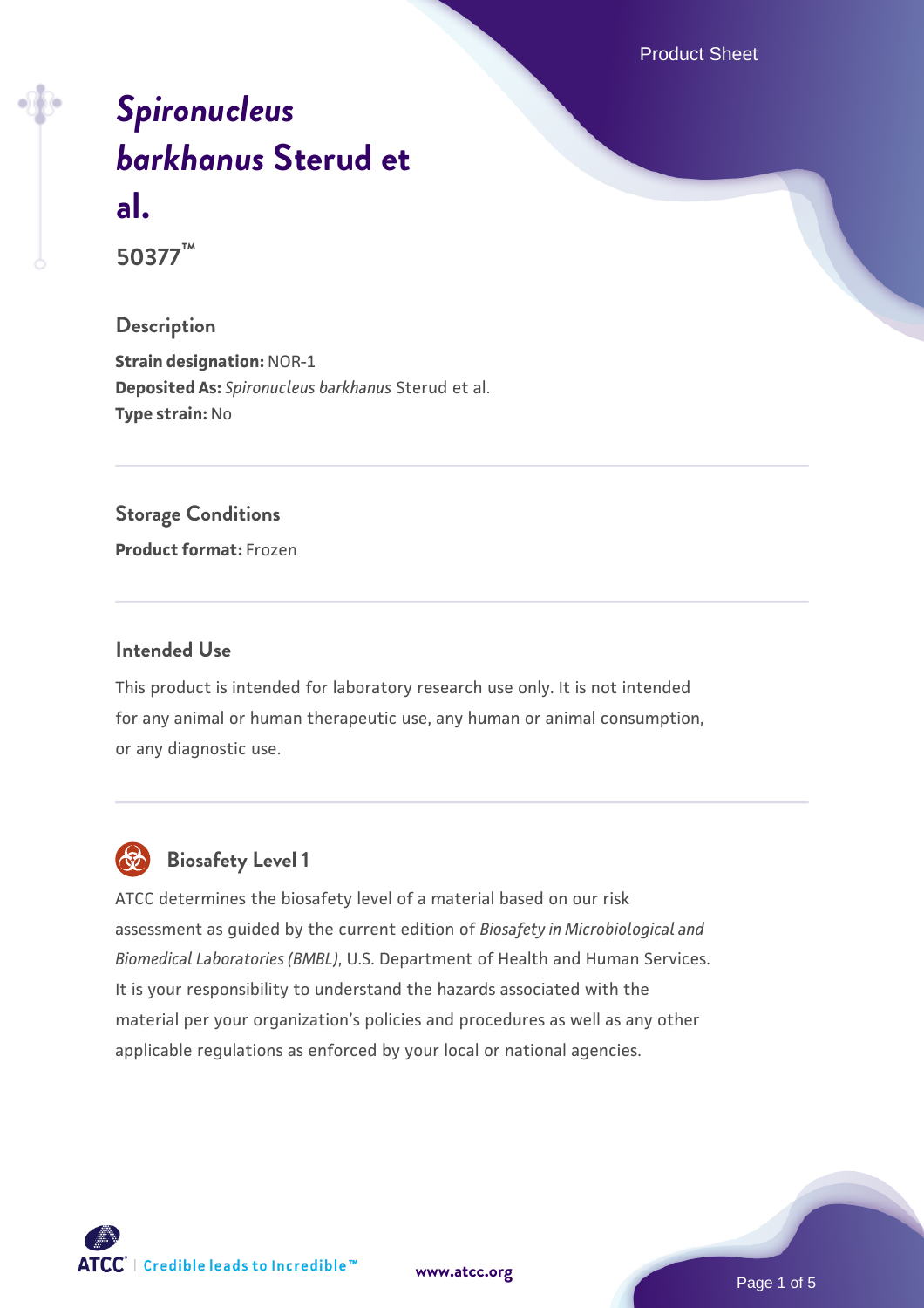ATCC highly recommends that appropriate personal protective equipment is always used when handling vials. For cultures that require storage in liquid nitrogen, it is important to note that some vials may leak when submersed in liquid nitrogen and will slowly fill with liquid nitrogen. Upon thawing, the conversion of the liquid nitrogen back to its gas phase may result in the vial exploding or blowing off its cap with dangerous force creating flying debris. Unless necessary, ATCC recommends that these cultures be stored in the vapor phase of liquid nitrogen rather than submersed in liquid nitrogen.

### **Certificate of Analysis**

For batch-specific test results, refer to the applicable certificate of analysis that can be found at www.atcc.org.

#### **Growth Conditions**

**Temperature:** 10-15°C **Atmosphere:** Anaerobic **Culture system:** Axenic

#### **Material Citation**

If use of this material results in a scientific publication, please cite the material in the following manner: *Spironucleus barkhanus* Sterud et al. (ATCC 50377)

#### **References**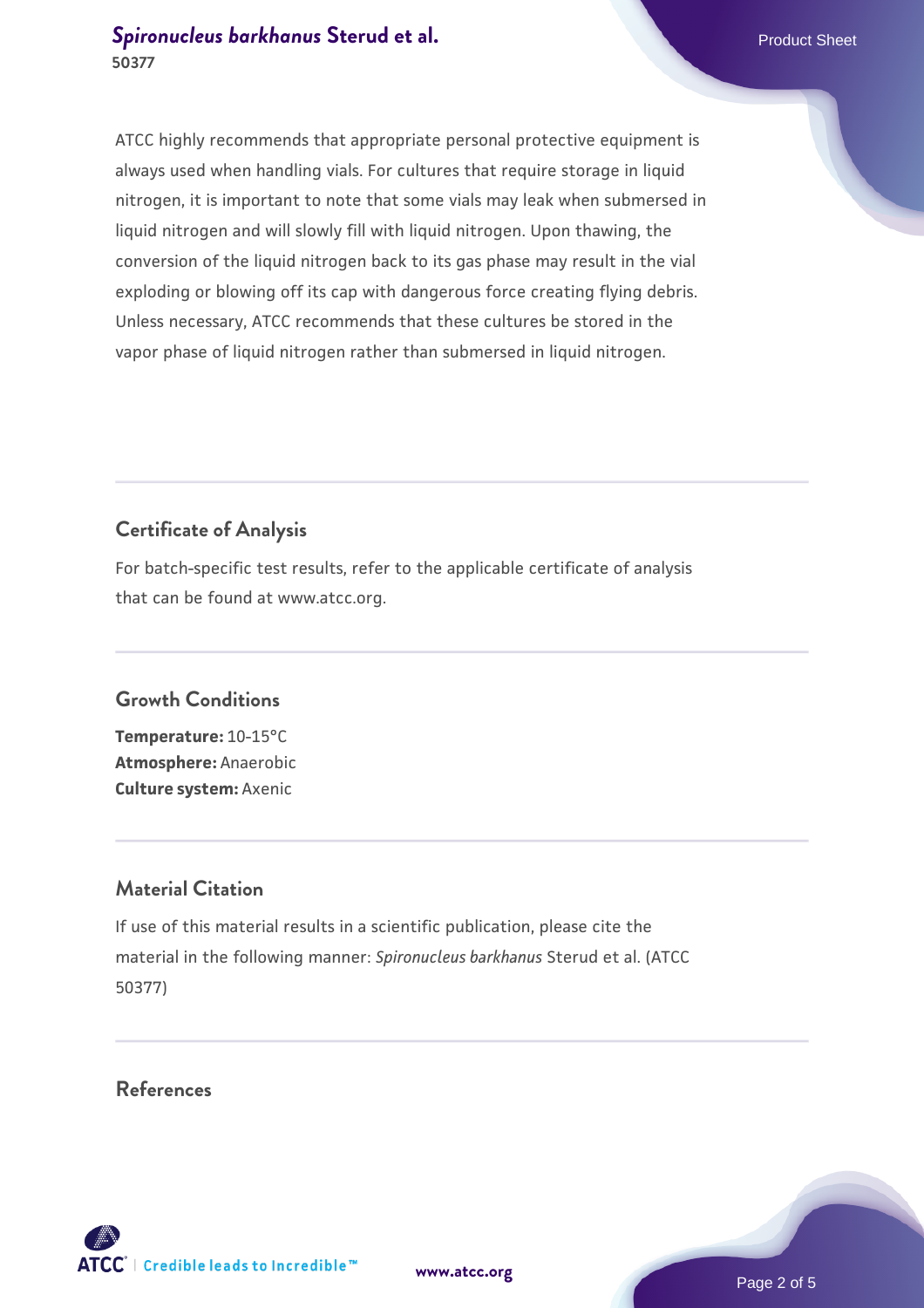References and other information relating to this material are available at www.atcc.org.

#### **Warranty**

The product is provided 'AS IS' and the viability of ATCC® products is warranted for 30 days from the date of shipment, provided that the customer has stored and handled the product according to the information included on the product information sheet, website, and Certificate of Analysis. For living cultures, ATCC lists the media formulation and reagents that have been found to be effective for the product. While other unspecified media and reagents may also produce satisfactory results, a change in the ATCC and/or depositor-recommended protocols may affect the recovery, growth, and/or function of the product. If an alternative medium formulation or reagent is used, the ATCC warranty for viability is no longer valid. Except as expressly set forth herein, no other warranties of any kind are provided, express or implied, including, but not limited to, any implied warranties of merchantability, fitness for a particular purpose, manufacture according to cGMP standards, typicality, safety, accuracy, and/or noninfringement.

#### **Disclaimers**

This product is intended for laboratory research use only. It is not intended for any animal or human therapeutic use, any human or animal consumption, or any diagnostic use. Any proposed commercial use is prohibited without a license from ATCC.

While ATCC uses reasonable efforts to include accurate and up-to-date information on this product sheet, ATCC makes no warranties or representations as to its accuracy. Citations from scientific literature and patents are provided for informational purposes only. ATCC does not warrant



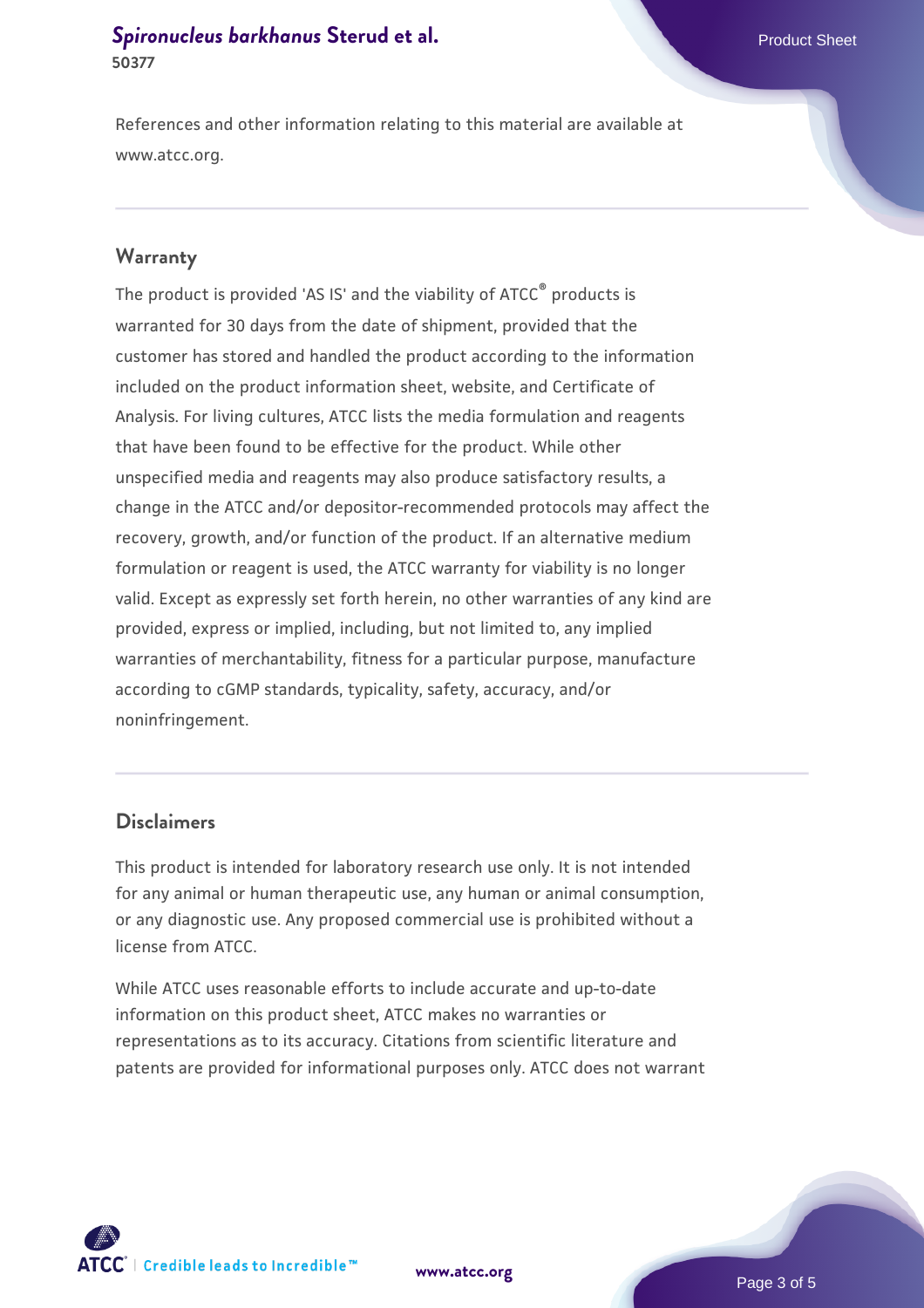that such information has been confirmed to be accurate or complete and the customer bears the sole responsibility of confirming the accuracy and completeness of any such information.

This product is sent on the condition that the customer is responsible for and assumes all risk and responsibility in connection with the receipt, handling, storage, disposal, and use of the ATCC product including without limitation taking all appropriate safety and handling precautions to minimize health or environmental risk. As a condition of receiving the material, the customer agrees that any activity undertaken with the ATCC product and any progeny or modifications will be conducted in compliance with all applicable laws, regulations, and guidelines. This product is provided 'AS IS' with no representations or warranties whatsoever except as expressly set forth herein and in no event shall ATCC, its parents, subsidiaries, directors, officers, agents, employees, assigns, successors, and affiliates be liable for indirect, special, incidental, or consequential damages of any kind in connection with or arising out of the customer's use of the product. While reasonable effort is made to ensure authenticity and reliability of materials on deposit, ATCC is not liable for damages arising from the misidentification or misrepresentation of such materials.

Please see the material transfer agreement (MTA) for further details regarding the use of this product. The MTA is available at www.atcc.org.

#### **Copyright and Trademark Information**

© ATCC 2021. All rights reserved. ATCC is a registered trademark of the American Type Culture Collection.

#### **Revision**

This information on this document was last updated on 2021-05-19

#### **Contact Information**



**[www.atcc.org](http://www.atcc.org)**